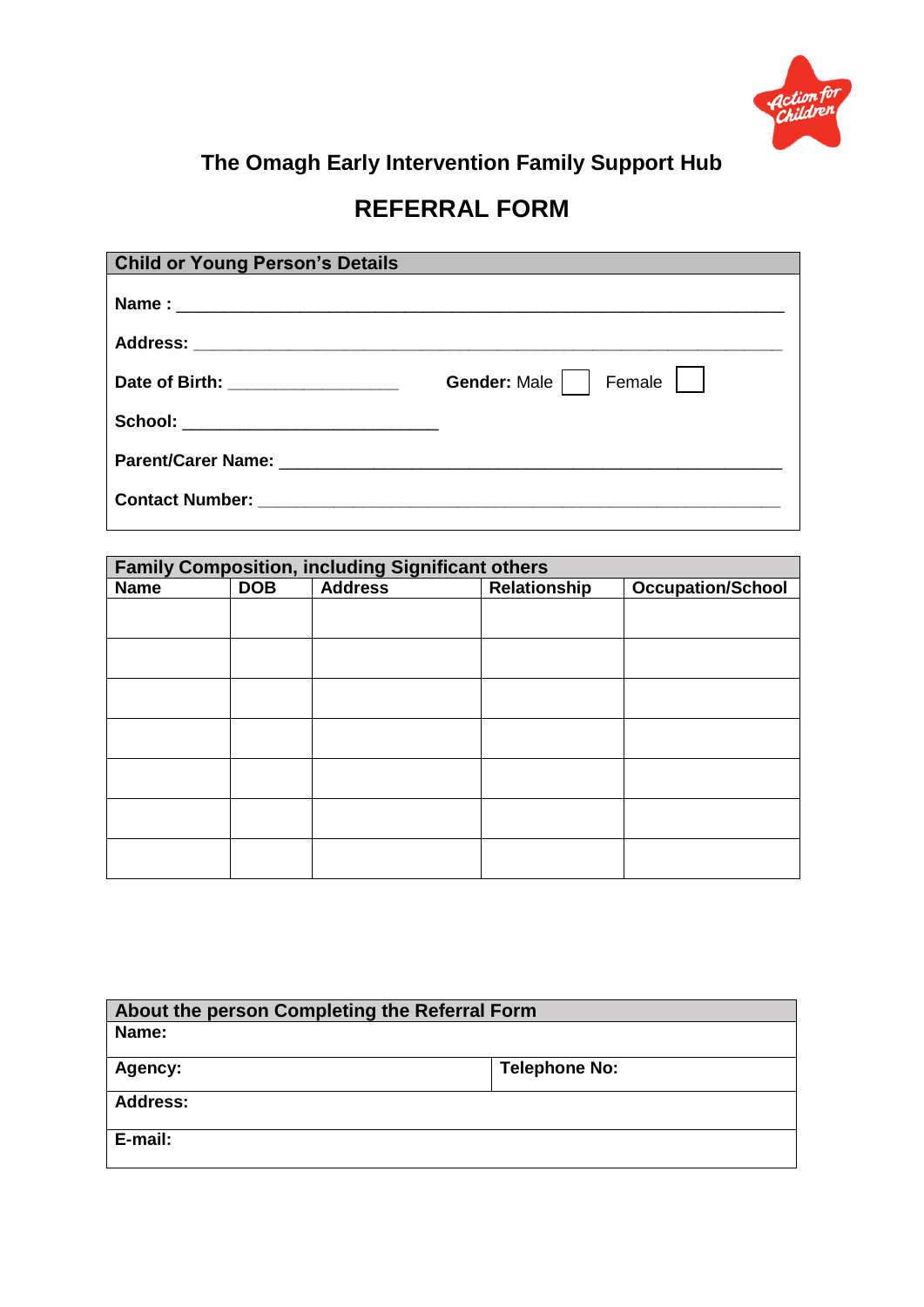

| Other Agencies or Services currently supporting the family |  |  |                  |                      |
|------------------------------------------------------------|--|--|------------------|----------------------|
| Organisation/Role   Contact Name   Address                 |  |  | <b>Telephone</b> | Aware of<br>Referral |
|                                                            |  |  |                  |                      |
|                                                            |  |  |                  |                      |
|                                                            |  |  |                  |                      |
|                                                            |  |  |                  |                      |
|                                                            |  |  |                  |                      |
|                                                            |  |  |                  |                      |
|                                                            |  |  |                  |                      |
|                                                            |  |  |                  |                      |
|                                                            |  |  |                  |                      |
|                                                            |  |  |                  |                      |
|                                                            |  |  |                  |                      |

| <b>Reason for referral</b>                |  |  |
|-------------------------------------------|--|--|
|                                           |  |  |
|                                           |  |  |
|                                           |  |  |
|                                           |  |  |
|                                           |  |  |
|                                           |  |  |
|                                           |  |  |
|                                           |  |  |
|                                           |  |  |
|                                           |  |  |
|                                           |  |  |
| <b>Identified Needs/Services Required</b> |  |  |
|                                           |  |  |
|                                           |  |  |
|                                           |  |  |
|                                           |  |  |
|                                           |  |  |
|                                           |  |  |
|                                           |  |  |
|                                           |  |  |
|                                           |  |  |
|                                           |  |  |
|                                           |  |  |
|                                           |  |  |
|                                           |  |  |
|                                           |  |  |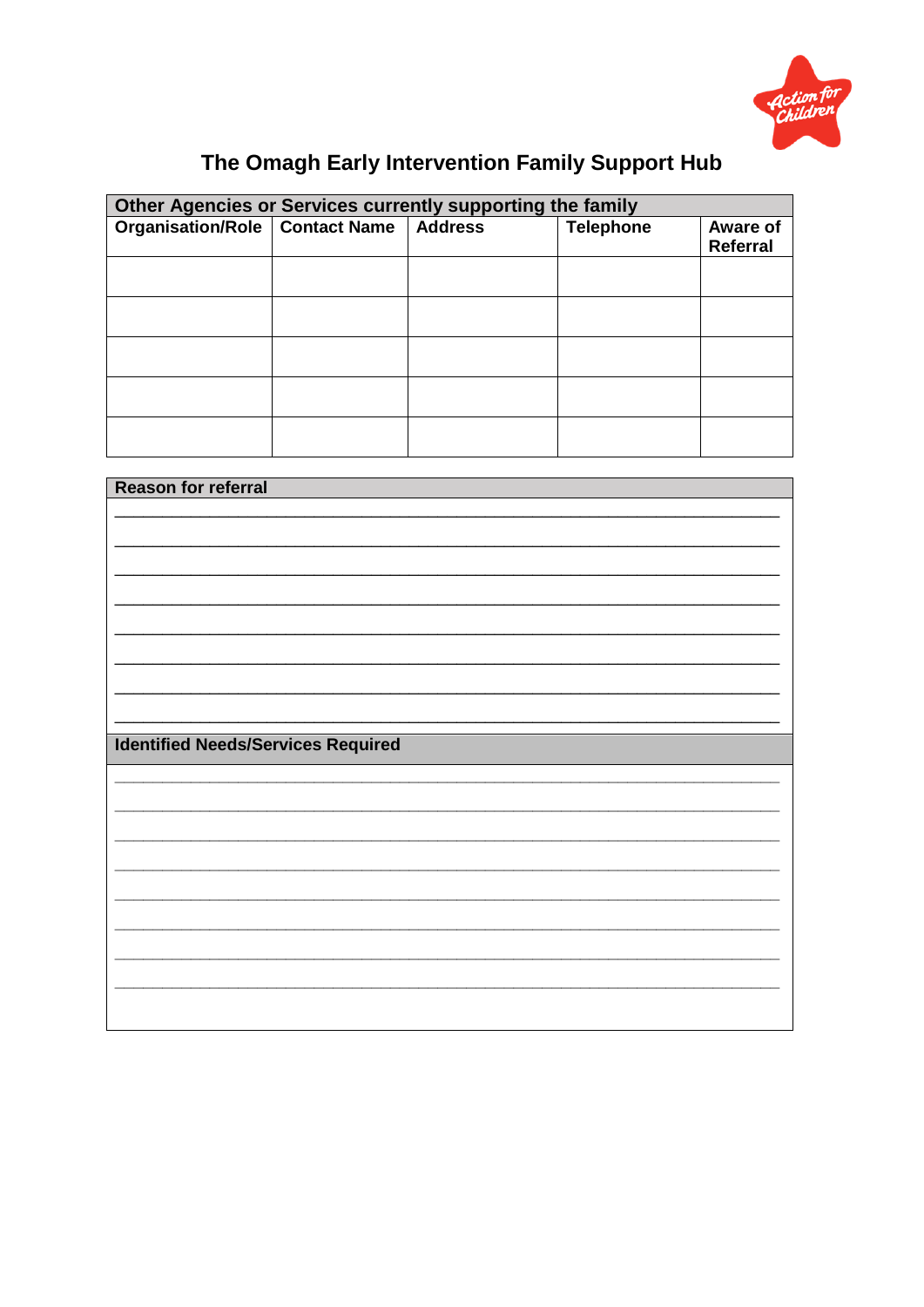

| Additional Information - please assist us to best meet the needs of this<br>family by providing details on the following, if known |  |  |
|------------------------------------------------------------------------------------------------------------------------------------|--|--|
| <b>Health</b>                                                                                                                      |  |  |
| <b>Education</b>                                                                                                                   |  |  |
| <b>Emotional &amp;</b>                                                                                                             |  |  |
| <b>Behavioural</b>                                                                                                                 |  |  |
| <b>Development</b>                                                                                                                 |  |  |
| Family &                                                                                                                           |  |  |
| <b>Social</b>                                                                                                                      |  |  |
| <b>Relationships</b>                                                                                                               |  |  |
| <b>Identity</b>                                                                                                                    |  |  |
| <b>Self-Care</b>                                                                                                                   |  |  |
| <b>Social</b><br><b>Presentation</b>                                                                                               |  |  |

### **Additional Information cont.**

Does the parent/carer or child/young person have any special needs, e.g. disability, dietary, medical, psychiatric condition, which we should be aware of? Yes / No If yes, please give details

Does either parent/carer or significant adult have any convictions for a Schedule 1 Offence? Yes / No If yes please give name and details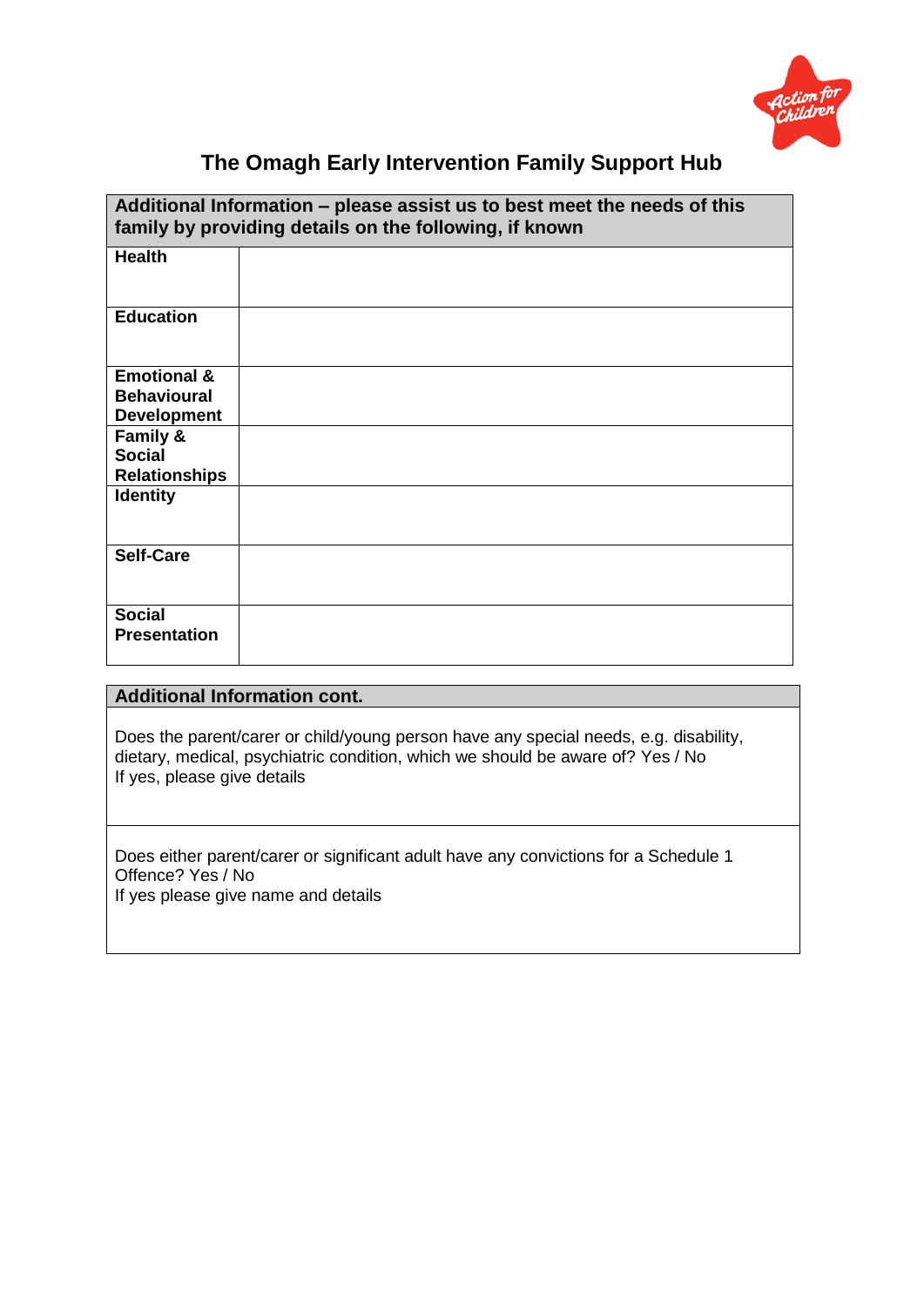

#### **Social Services Involvement (please circle yes or no)**

Are the family currently or have they been previously known to Social services? Yes / No

If yes please give brief description of services provided to the family

Is the child/young person on the Child Protection Register Yes / No

Has the child/young person's name previously been on the Child Protection Register Yes/No

**The following Information may help the family gain access to services and will help us to sign post the family to the relevant services**

Is there anyone in your household Not in Education Training or Employment and aged between 16-24 years of age. Yes / No If yes please give name and details:

Has anyone in the family ever been affected by alcohol/drug abuse, hidden harm, domestic violence, anxiety/depression. Yes / No If yes please give brief description:

| Parental Consent (please circle yes or no)                                                                    |        |  |
|---------------------------------------------------------------------------------------------------------------|--------|--|
| Has this referral been discussed and agreed with the<br>parent/child/young person?                            | Yes/No |  |
| Is the parent/child/young person aware that the referral will<br>be discussed with all relevant hub partners  | Yes/No |  |
| Does the parent/child/young person consent to onward<br>referrals to other agencies if recommended by the hub | Yes/No |  |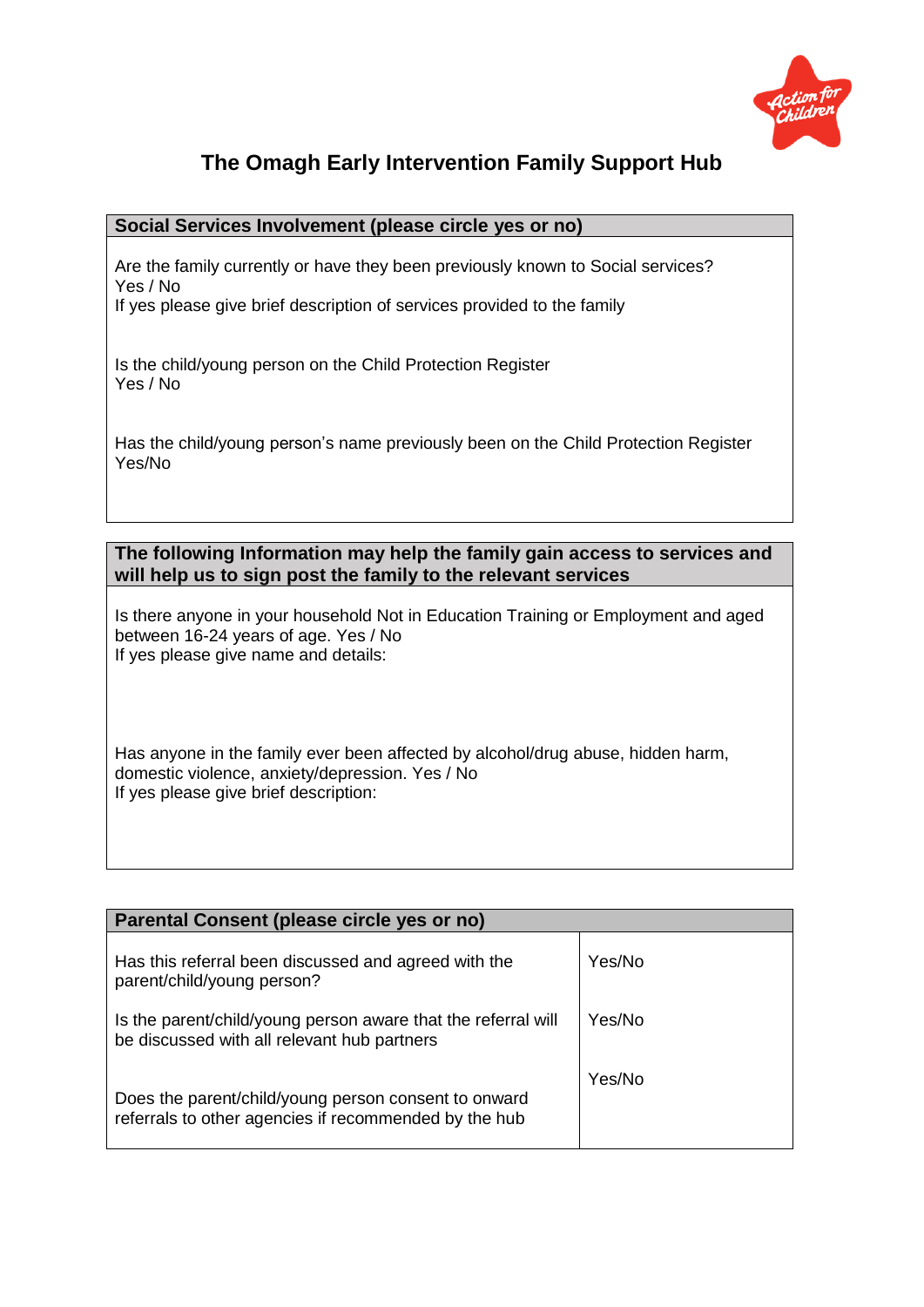

| Please sign below to confirm that you agree and consent with Action for<br>Children keeping a record of your referral and information relating to your<br>referral and consent to your referral being shared with other organisations<br>who are in a position to provide support to your family |
|--------------------------------------------------------------------------------------------------------------------------------------------------------------------------------------------------------------------------------------------------------------------------------------------------|
| <b>Parent/Carer</b>                                                                                                                                                                                                                                                                              |
|                                                                                                                                                                                                                                                                                                  |
|                                                                                                                                                                                                                                                                                                  |
|                                                                                                                                                                                                                                                                                                  |
|                                                                                                                                                                                                                                                                                                  |
| Referrer                                                                                                                                                                                                                                                                                         |
|                                                                                                                                                                                                                                                                                                  |
|                                                                                                                                                                                                                                                                                                  |
|                                                                                                                                                                                                                                                                                                  |
|                                                                                                                                                                                                                                                                                                  |
| <b>Please Return form to:</b>                                                                                                                                                                                                                                                                    |
| <b>Karen McHugh</b>                                                                                                                                                                                                                                                                              |
| <b>Action for Children</b>                                                                                                                                                                                                                                                                       |
| <b>Omagh Early Intervention Family Support Hub</b>                                                                                                                                                                                                                                               |
| <b>2A Holmview Terrace</b>                                                                                                                                                                                                                                                                       |
| <b>Campsie Road</b>                                                                                                                                                                                                                                                                              |
| Co. Tyrone                                                                                                                                                                                                                                                                                       |
| <b>BT79 0AH</b>                                                                                                                                                                                                                                                                                  |
| Karen.McHugh@actionforchildren.org.uk                                                                                                                                                                                                                                                            |
| Tel: 02882 259495                                                                                                                                                                                                                                                                                |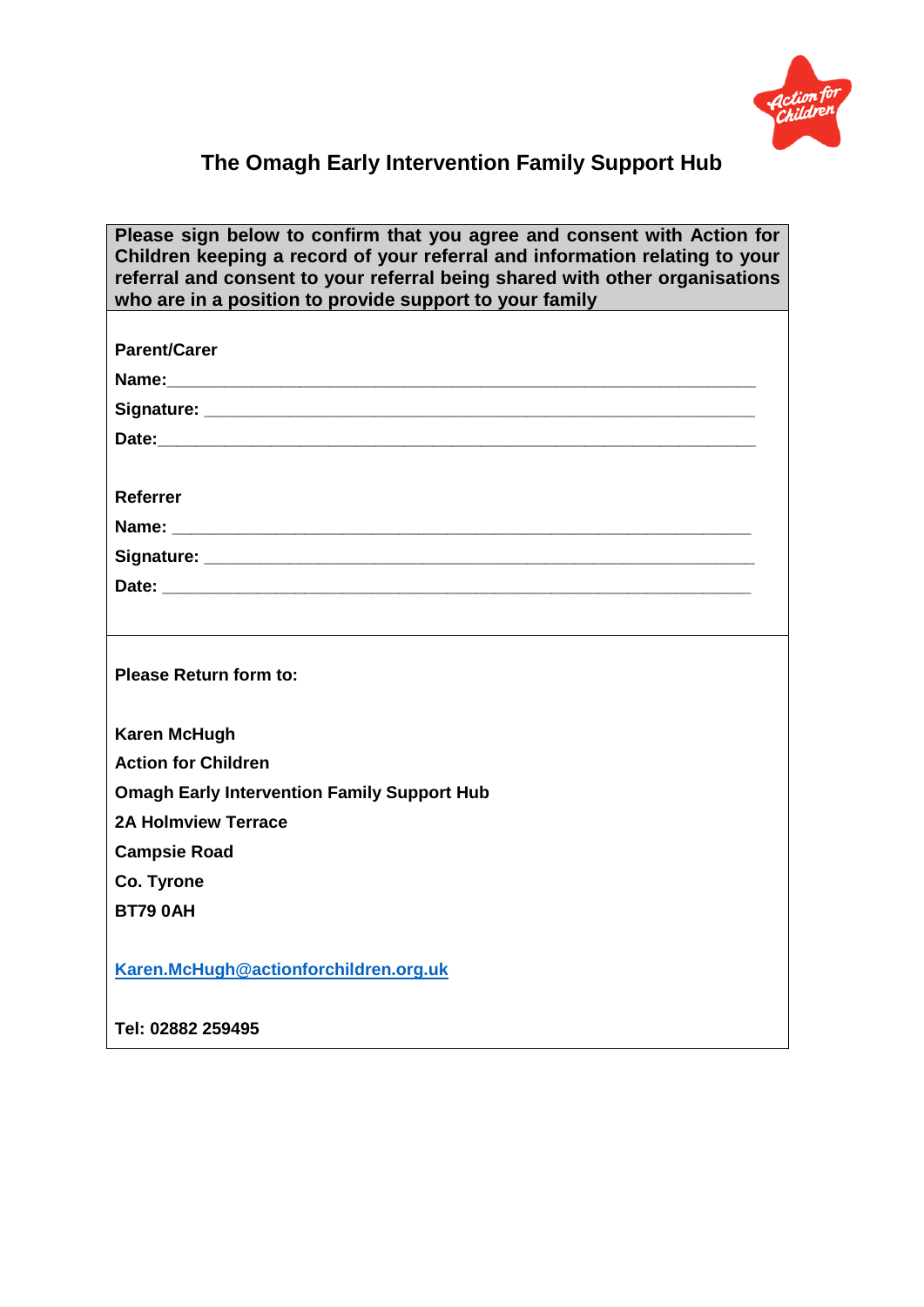

 **Child's Ethnicity / Background**

#### **Monitoring Information (This information will be treated confidentially and is required for Action for Children statistical recording purposes only)**

| <b>Source</b><br>Self-Assessment<br>Other (specify) |                             |                            |  |
|-----------------------------------------------------|-----------------------------|----------------------------|--|
| <b>Black or Black British</b>                       | Asian or Asian British      | White                      |  |
| Caribbean                                           | Indian                      | <b>White British</b>       |  |
| African                                             | Pakistani                   | White Irish                |  |
| Any other Black Background                          | Bangladeshi                 | Any other White Background |  |
|                                                     | Any other Asian Background  |                            |  |
| <b>Mixed</b>                                        | <b>Other Ethnic Groups</b>  | Not given                  |  |
| White & Black Caribbean                             | Chinese                     | Not given                  |  |
| White & Black African                               | <b>Travelling Community</b> |                            |  |
| White & Asian                                       |                             |                            |  |
| ease state religious background                     |                             |                            |  |
| Protestant                                          | Catholic                    | Atheist                    |  |
| <b>Buddhist</b>                                     | Hindu                       | Jewish                     |  |
| Muslim                                              | Sikh                        | Religion not stated        |  |
| Any Other, please state                             |                             |                            |  |